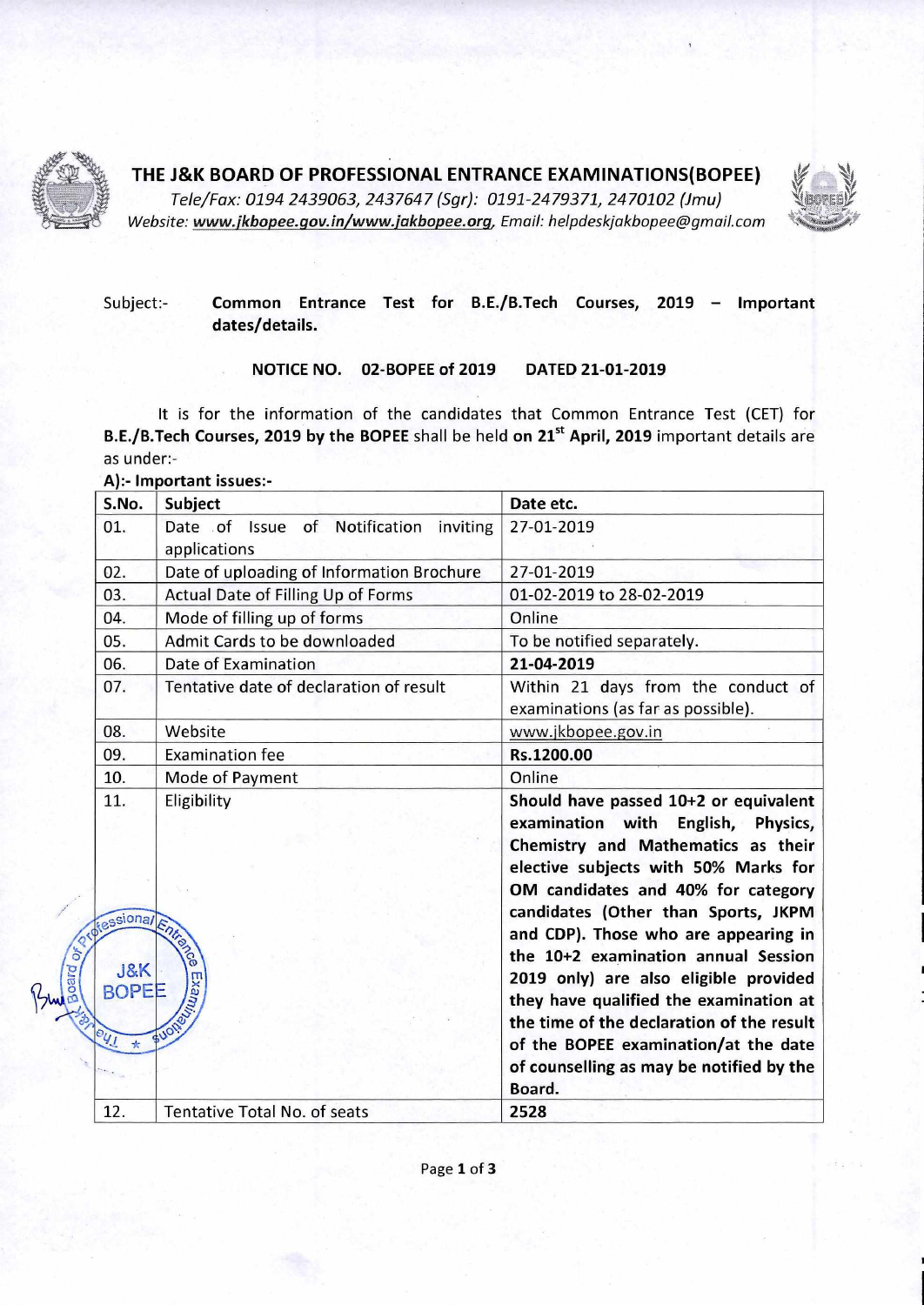#### **B) Name of Colleges:-**

| S.No. | Name of the College                                                                                         |  |  |
|-------|-------------------------------------------------------------------------------------------------------------|--|--|
| 01.   | GCET, Chak Bhalwal, Jammu/GCET, Ganderbal, Kashmir                                                          |  |  |
| 02.   | SSMCET, Pattan, Kashmir/MIET, Kot Bhalwal, Jammu/MBSCET, Babliana,<br>Jammu/YCET, Patoli, Jammu/BCET, Samba |  |  |

### **C) Courses:-**

Civil/Electrical/Electrical and Electronics/Mechanical/Electronics & Communication /Computer/Computer Science & Engineering/ Information Technology/ Bio-Medical Engineering.

### **D) Documents/other Information to be uploaded:-**

- i) Recent Passport size Photograph;
- ii) Matriculation Qualifying certificate for purpose of date of birth;
- iii) 10+2 marks card, where result has been declared;
- iv) State Subject Certificate;
- v) Category certificate, if any;
- vi) Thumb Impression;
- vii) Signature
- viii) E-mail address/Mobile No. latest.

### **Note:-**

Candidates are advised to remain in touch with the BOPEE website www.jkbopee.gov.in and also go through the Information Brochure before filling up of the forms.

**Prof. (Dr.) B. L. Gupta** 

**L&K BOPEE** 

Controller of Examinations

 $\sum_{i=1}^{n}$ 

Dated $\frac{5}{2}$ 1-02

#### **Errors and Omissions Excepted.**

#### No. BOPEE/Exam/CET/04/2018

Copy to the:-

- 1. Principal Secretary to the Hon'ble Governor, J&K, Jammu;
- 2. Commissioner/Secretary to Government, General Administration Department, <sup>sy</sup> Jammu
- 3. Commissioner/Secretary to the Government, Higher Education Department, J&K, Jammu
- 4. Secretary to the Government, ARI & Trainings Department, J&K, Jammu
- 5. Special Secretary to the Chief Secretary, J&K, Jammu

Page **2** of 3